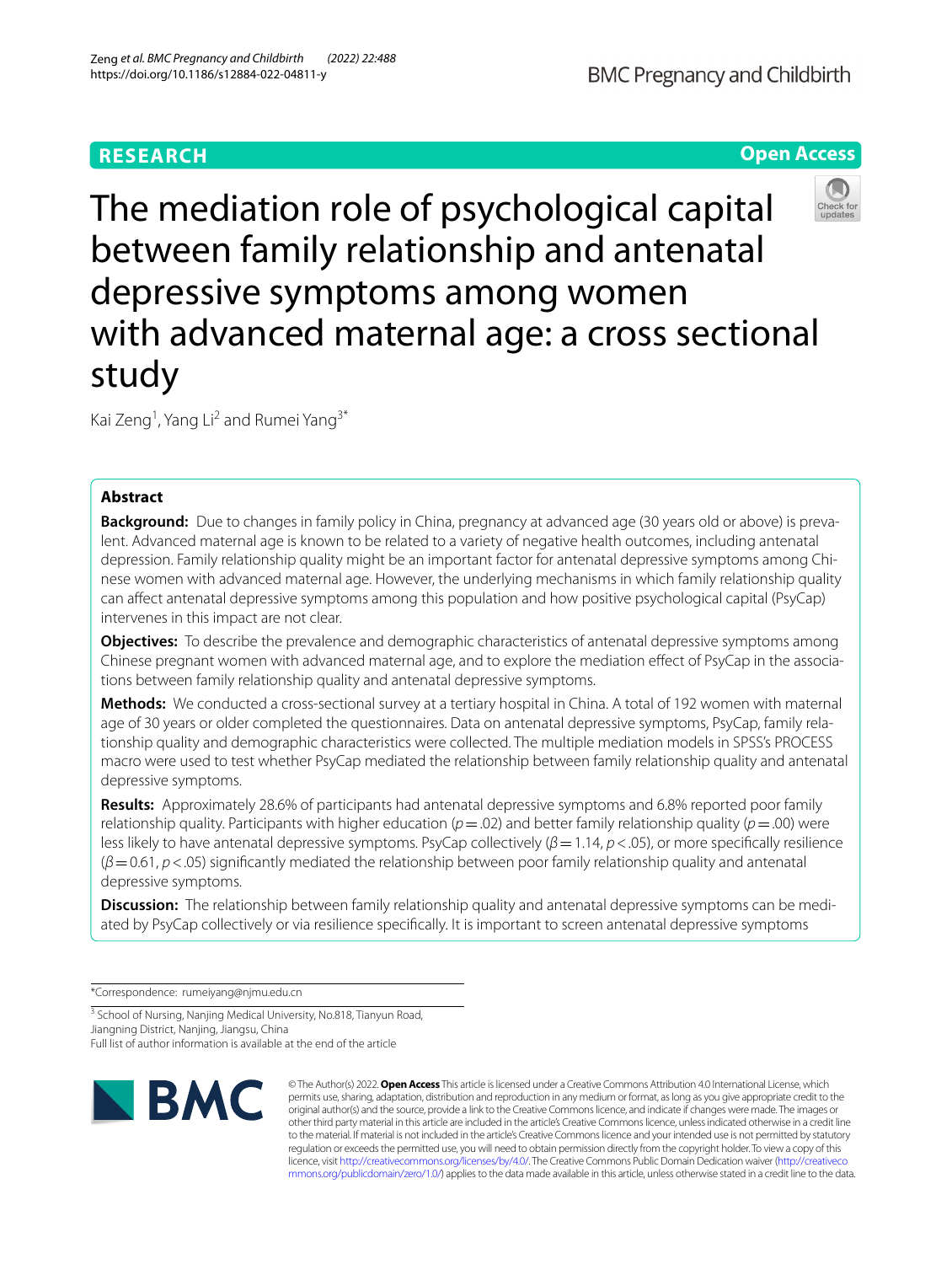among pregnant women with advanced age, especially those who have poor family relationship quality. Counseling and psychotherapy initiatives for resilience-enhancing training for pregnant women at advanced age may provide a promising target to break the link between poor family relationship quality and antenatal depressive symptoms.

**Keywords:** Mental health, Pregnancy, Depression, Resilience

## **Introduction**

Antenatal depression is an important health concern for childbearing women. Antenatal depression is associated with obstetric complications for pregnant women [\[1](#page-7-0)], such as preterm birth [\[2](#page-7-1)], and caregiving stress and burden for the entire family [[3\]](#page-7-2). It is estimated that 10%-15% of pregnant women are afected by antenatal depression, and the prevalence rate may be even higher in Asian populations (15%-20%) [[4\]](#page-7-3). Studies also indicate that the risk for antenatal depression increases among women aged 30 years and older [\[5](#page-7-4), [6\]](#page-7-5). Due to the transition from the "one-child policy" to "two-child policy" in China in 2015, the average maternal age of the frst pregnancy increased from 26.6 in 2010 to 27.0 in 2017 [\[7](#page-7-6)], and pregnancy at advanced age (30 years old or above) in Chinese women is common and continues to rise [[8\]](#page-7-7). However, studies focusing on antenatal depression among Chinese women, particularly those with advanced maternal age are limited [[9\]](#page-7-8).

In addition to the risk of advanced maternal age, Chinese women often face unique cultural challenges of family relationship quality during the childbearing years [[10,](#page-7-9) [11\]](#page-7-10). Family relationship quality plays an important role in mental health for Chinese women [\[10\]](#page-7-9). It not only afects how a woman views her pregnancy experiences, but also afects how her partner and family feel about her childbearing [\[10](#page-7-9)]. In Chinese collectivistic culture, family members are quite interconnected [[12](#page-8-0)], and emotionally involved with each other  $[13]$ . More importantly, family members, particularly a woman's mother and motherin-law have the moral responsibility to care for pregnant women [\[10](#page-7-9)]. Family support is the main source of assistance for Chinese women during the life transition of childbearing [[14,](#page-8-2) [15](#page-8-3)]. A harmonious family relationship is a necessary precondition for women receiving family support, and thus afects their childbearing experiences and mental health [[16\]](#page-8-4).

Due to the signifcant stigmatization of mental health in Asian culture [[17\]](#page-8-5), many Chinese women with antenatal depression do not seek help, and thus under-recognition and under-treatment of antenatal depression among Chinese women is common [[18\]](#page-8-6). To address this problem, a shift from traditional views that emphasize weakness, illness, and pathology towards a positive psychology perspective could provide a promising approach to preventing antenatal depression [[19](#page-8-7)]. Unlike traditional views, positive psychology (eg. positive psychological capital [PsyCap]) stresses the inner strengths, health, and vitality of the individual [[20\]](#page-8-8). Psy-Cap is defned as a positive psychological state or individual's psychological capacity to cope with adversity [[21](#page-8-9)]. It is characterized by four important components of self-efficacy, hope, optimism, and resilience. Self-efficacy is a positive belief in one's ability to deal with challenging tasks; hope is defned as a positive motivational state that directs an individual towards goals and pathways; resilience refers to one's capacity to "bounce back" from adversity to attain success; optimism refers to an explanatory style regarding self-attribution for positive events [\[22](#page-8-10)].

PsyCap has been extensively studied in job performance and job satisfaction, and is consistently documented as a powerful predictor or mediator of job performance and job satisfaction [\[23](#page-8-11), [24](#page-8-12)]. Recently, PsyCap has been increasingly studied in the area of relationship, education, and physical and psychological health  $[25, 26]$  $[25, 26]$  $[25, 26]$ . A few researchers have extended PsyCap work to a focus on mental health in Chinese populations. For example, Cui et al. [[27](#page-8-15)] found that PsyCap was negatively associated with depression among Chinese patients with cancer. Similarly, Cao and colleagues [[28](#page-8-16)] found PsyCap served as a mediator of mental health in young adolescents. Despite the promising benefts of PsyCap, it has not been studied in a Chinese population of pregnant women. Antenatal depression is linked to obstetric complications for pregnant women [\[1](#page-7-0)] that imposes caregiving stress and burden on the entire family [\[1](#page-7-0), [3\]](#page-7-2), and Chinese women are less likely to seek help when having psychological problems  $[18]$  $[18]$ . Therefore, it is important to include this population in studies of antenatal depression, and to evaluate the impact of PsyCap on the association between family relationship quality and risk for antenatal depression. Based on previous studies and the following assumptions, we proposed that PsyCap functions as an important mediator. Women with higher self-efficacy may have more confidence to cope with risk during the pregnancy [[29](#page-8-17)]; hope may contribute to a woman's positive expectancy toward the fetus and their own health and have less focus on negative efects related to older age  $[30]$  $[30]$ ; women with optimistic views may have positive attributions to pregnancy outcomes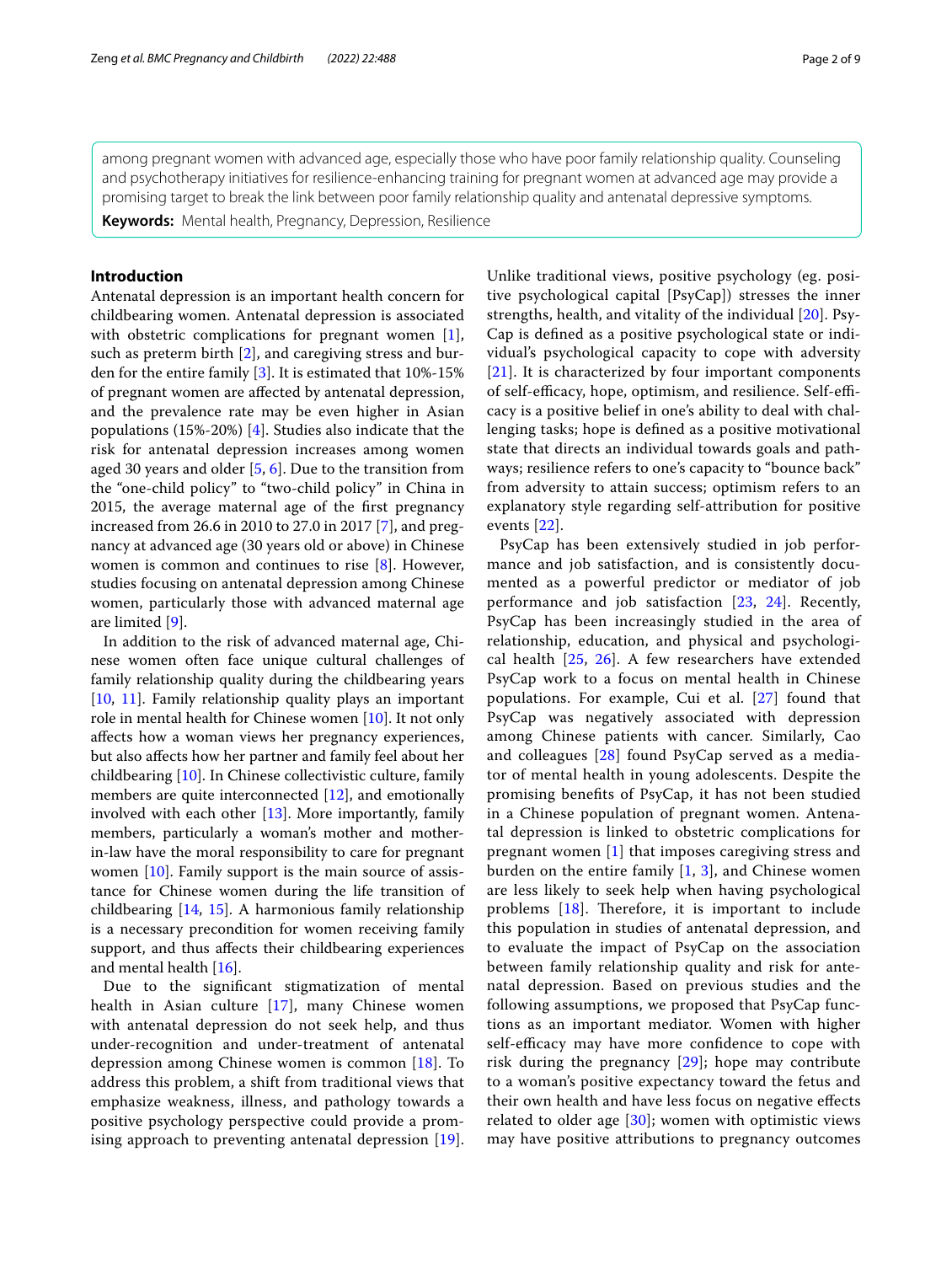

<span id="page-2-0"></span>and defect responsibility for negative events through an optimistic explanation  $[31]$  $[31]$  $[31]$ ; when facing stressors during pregnancy, women with resilience may bounce back to normal life more quickly [[19](#page-8-7), [32\]](#page-8-20).

The present study aimed to 1) assess the prevalence and demographic characteristics of antenatal depressive symptoms among Chinese pregnant women with advanced maternal age; and 2) explore the mediation effect of PsyCap in the relationship between poor family relationship quality and antenatal depressive symptoms. Previous research has demonstrated that overall PsyCap and each component of PsyCap play important roles in mental health [[20\]](#page-8-8), therefore, we hypothesized that PsyCap collectively and individually functions as important mediators in the relationship between family relationship quality and antenatal depressive symptoms among Chinese pregnant women with advanced maternal age (see Fig. [1](#page-2-0)). Specifically, PsyCap might serve as a positive buffer against poor family relationship, and thus supports lower risk of antenatal depressive symptoms. By better understanding the underlying mechanisms in which family relationship quality can affect pregnant women's mental health and how Psy-Cap intervenes in this negative impact, new preventive and intervention measures may be developed.

# **Methods**

## **Design and participants**

A cross-sectional study with a convenience sampling was conducted in a tertiary hospital Guangzhou, China. Participants from obstetrics and gynecology outpatient clinic for perinatal care in this hospital were surveyed between July and December 2015. Pregnant women are suggested to attend 7–11 prenatal care visits in China (an initial visit at 6–13 weeks, the second visit at 14–19 weeks, the  $3<sup>rd</sup>$  to the  $5<sup>th</sup>$  visit at 20–32 weeks, the  $6<sup>th</sup>$  visit at 33–36 weeks, and weekly until 41 weeks). The inclusion criteria were: 1) women who were pregnant at 6 weeks or more; 2) women who were at maternal age of 30 years or older; 3) women who could read and understand the survey questions. Those who had mental disorders including depression before pregnancy were excluded from this study. Pregnant women who were willing to be involved in this survey completed the questionnaires with standard guide from research assistants. Participants were promised to get feedback of assessment results in their following clinic appointments and were suggested to visit a psychological clinic if their score of Edinburgh Postnatal Depression Scale (EPDS) was 9 or above. G-Power 3.1 was used to calculate the sample size setting  $\alpha$  = 0.05,  $\beta$  = 0.95, effect size = 0.15 [[33\]](#page-8-21), and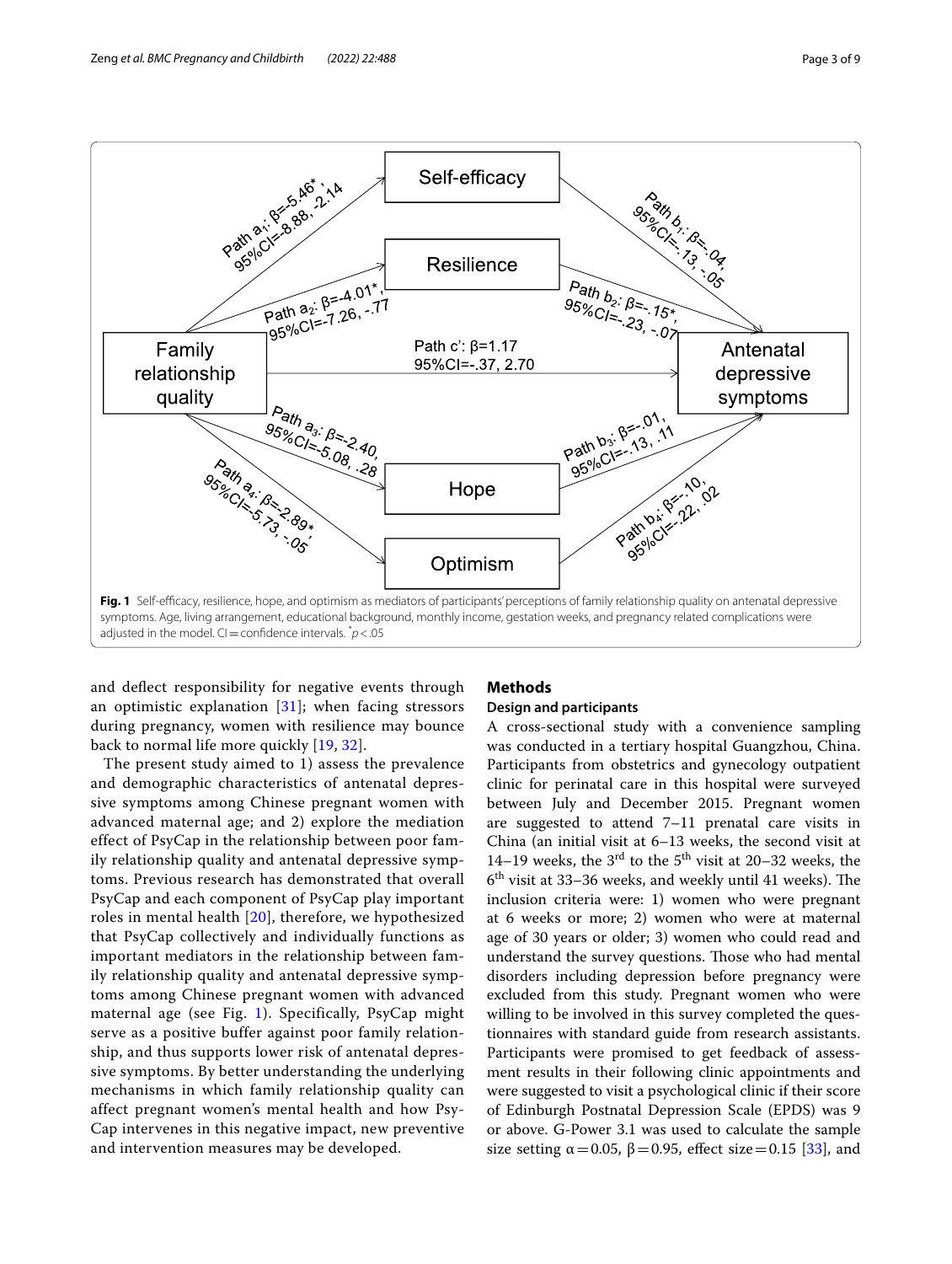number of predictors  $=11$ , and then 178 participants were needed for our study. Actually, a total of 200 questionnaires were distributed by our research assistants, and 192 were returned, yielding a response rate of 96.0% (8 participants were excluded for missing demographic characteristics information).

The study was conducted in accordance with the Declaration of Helsinki and received ethical review and approval from the Institutional Review Board of Southern Medical University which the recruitment hospital was affiliated to. All surveys were anonymous and personal information other than demographics was not documented in the study. Oral informed consent was given by all participants.

#### **Measurements**

#### *Antenatal depressive symptoms*

A Chinese version of Edinburgh Postnatal Depression Scale (EPDS-C) with 10 items was used to measure the levels of antenatal depressive symptoms in Chinese pregnant women. Each item was scored from 0 to 3 on a 4-point Likert scale and the total score ranged from 0 to 30. EPDS-C has been validated in the Chinese population with good reliability and validity [\[34](#page-8-22)]. The Cronbach's a in the current study was 0.72. According to Zhao's et al. research [\[35](#page-8-23)], the diagnostic cut-off point in the Chinese population was 8/9 for depression with best sensitivity (71.6%) and specificity (87.6%). Therefore, scores  $\geq$  9 indicated antenatal depressive symptoms in this study.

#### *Psychological capital (PsyCap)*

A 26-item Positive Psychological Capital Questionnaire (PPQ) was used to measure PsyCap. This scale was developed by Zhang and colleagues [\[36](#page-8-24)]. An exemplary item was "I can look for solutions calmly when I encounter difficulties". It is reported to have good validity and reliability in the Chinese population. PPQ consisted of four components including self-efficacy (7 items), resilience (7 items), hope (6 items), and optimism (6 items). Each item was scored on a 7-point Likert scale from 1 *(strongly disagree*) to 7 (*strongly agree*) with higher scores indicating greater positive psychological capacity. In the current study, the Cronbach's α was 0.92 for the whole scale, 0.84 for self-efficacy, 0.73 for resilience, 0.77 for hope, and 0.83 for optimism, respectively.

### *Family relationship quality*

The concept of family relationship quality was operationalized as respondents' self-perceived quality of relationship with family members including husband or partner, and/or parents or parents-in law. It was assessed by asking respondents "How would you rate your relationship with your family members who provide most care or support to you during the time you were pregnant?" on a 3-point scale from  $0=$  "poor" to  $2=$  "very good" with higher scores indicating more satisfactory relationship. The score was further dichotomized as poor or good, and coded as 0 or 1.

## *Demographic characteristics*

Demographic characteristics included age, marital status, living arrangement, educational background, monthly income, gestation weeks, and pregnancy related complications.

### **Data analysis**

All analyses were performed using SPSS version 22.0 (SPSS Inc, Chicago, IL, USA) and SPSS's PROCESS macro (Hayes, 2013). Continuous variables were described as mean and standard deviation, and categorical variables as frequency and percentage. Diferences in continuous variables between diferent demographic groups were analyzed using independent sample *t*-test. A series of multiple mediation models were used to simultaneously test whether the total indirect efect exists, and if so, to what extent specifc components of PsyCap mediated relationship between family relationship quality and antenatal depressive symptoms. With reference to Fig. [1,](#page-2-0) *the specifc indirect efect* was defned as the product of path a and path b pertaining to a specific mediator (e.g.  $a_1^*b_1$  for self-efficacy), *the total indirect effect* was the sum of all the specific indirect effects  $(a_1^*b_1 + a_2^*b_2 + a_3^*b_3 + a_4^*b_4)$ , and *the total efect* was the sum of the total indirect efect and direct efect (direct efect was depicted as path c' in Fig. [1](#page-2-0)) (Preacher & Hayes, 2008). All these efects were estimated by requesting 1000 bootstrapped samples, and the statistical signifcance was obtained if 95% confdence intervals (CI) did not contain zero. Demographic characteristics included age, living arrangement, educational background, monthly income, gestation weeks, and pregnancy related complications known to be related to mediator and/or outcome were adjusted for in the analyses [\[37](#page-8-25), [38\]](#page-8-26). Marital status was not adjusted due to its limited distribution in our sample. Statistical signifcance was set at *p* < 0.05.

## **Results**

## **Prevalence and demographic characteristics of antenatal depressive symptoms**

Table [1](#page-4-0) presents descriptive information of study variables. The mean age of participants was 35.42 years  $(SD=2.84)$  and 63.5% had a maternal age of 35 years and older. The majority of participants did not live with parents or parents in law (60.9%), and had a bachelor's or higher degree (56.3%). The mean score of antenatal depressive symptoms was  $6.91$  (*SD*=2.96, range=0–17,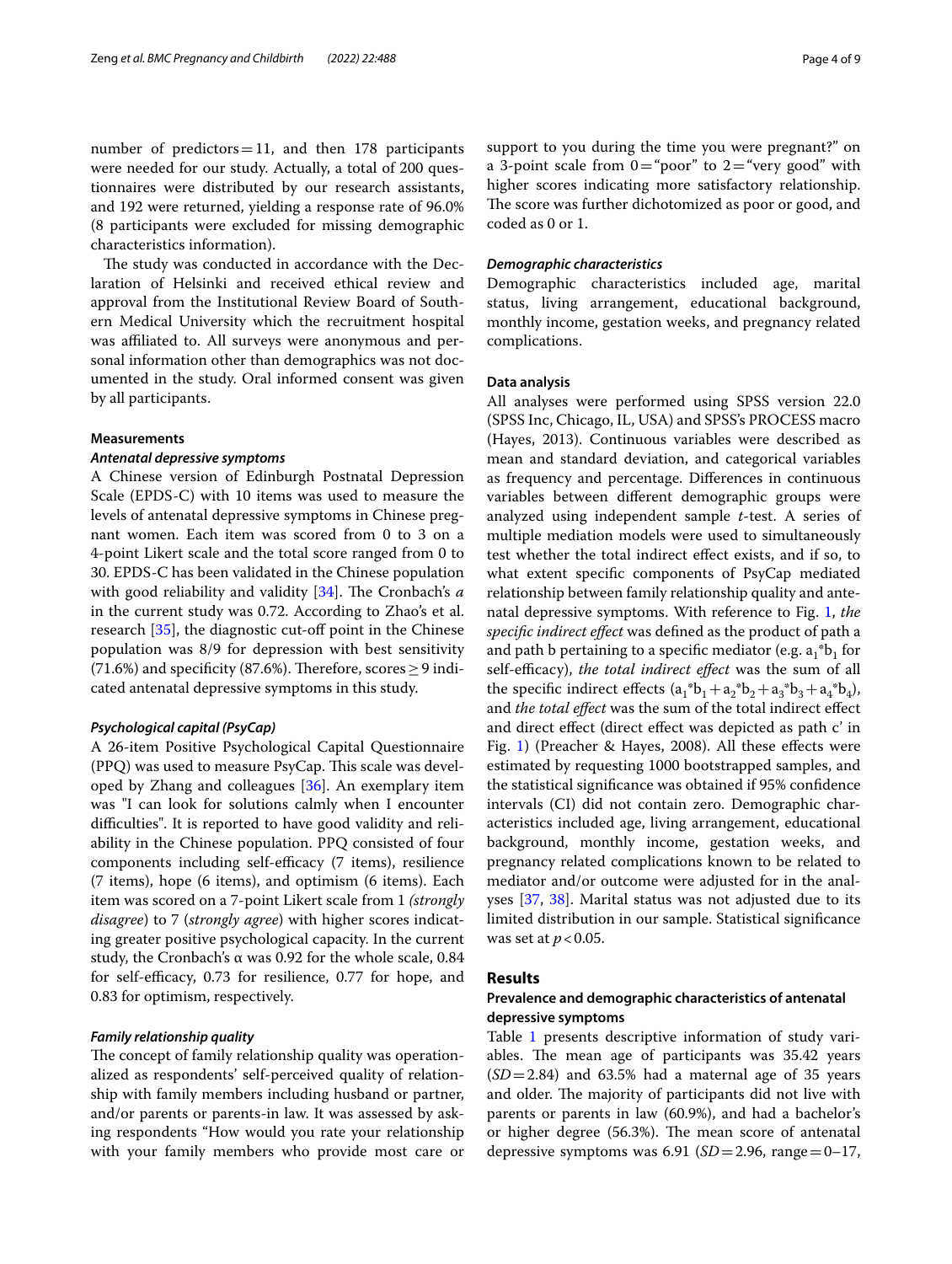|                                           |              |           |             | <b>Antenatal depressive</b><br>symptoms |                  |
|-------------------------------------------|--------------|-----------|-------------|-----------------------------------------|------------------|
| <b>Variables</b>                          | M(SD)        | Range     | n(%)        | t                                       | $\boldsymbol{p}$ |
| Age (years)                               | 35.42 (2.84) | $30 - 43$ |             | 1.33                                    | .19              |
| 34 or younger                             |              |           | 70 (36.5%)  |                                         |                  |
| 35 or older                               |              |           | 122 (63.5%) |                                         |                  |
| Marital status                            |              |           |             |                                         |                  |
| Unmarried or divorced                     |              |           | $1(0.5\%)$  |                                         |                  |
| Married                                   |              |           | 191 (99.5%) |                                         |                  |
| Living arrangement                        |              |           |             |                                         |                  |
| Not living with parents or parents in law |              |           | 117 (60.9%) | .45                                     | .51              |
| Living with parents or parents in law     |              |           | 75 (39.1%)  |                                         |                  |
| Educational background                    |              |           |             | 2.41                                    | .02              |
| Diploma or lower                          |              |           | 84 (43.7%)  |                                         |                  |
| Bachelor's or higher                      |              |           | 108 (56.3%) |                                         |                  |
| Monthly income                            |              |           |             | 1.74                                    | .08              |
| $<$ \$730(¥5000)                          |              |           | 73 (38.0%)  |                                         |                  |
| $\ge$ \$730(¥5000)                        |              |           | 119 (62.0%) |                                         |                  |
| Gestation weeks                           |              |           |             |                                         |                  |
| < 28                                      |              |           | 22 (11.5%)  | .43                                     | .67              |
| > 28                                      |              |           | 170 (88.5%) |                                         |                  |
| Pregnancy related complications           |              |           |             |                                         |                  |
| None                                      |              |           | 139 (82.4%) | 1.24                                    | .22              |
| $\geq$ 1                                  |              |           | 53 (27.6%)  |                                         |                  |
| Family relationship quality               |              |           |             |                                         |                  |
| Poor                                      |              |           | 179 (93.2%) | 2.99                                    | .00              |
| Good                                      |              |           | 13 (6.8%)   |                                         |                  |
| Antenatal depressive symptoms             | 6.91(2.96)   | $0 - 17$  |             |                                         |                  |
| EPDS-C score $<$ 9                        |              |           | 141(71.4%)  |                                         |                  |
| EPDS-C score $\geq$ 9                     |              |           | 55 (28.6%)  |                                         |                  |

## <span id="page-4-0"></span>**Table 1** Prevalence and characteristics of antenatal depressive symptoms ( $N = 192$ )

Cronbach's  $\alpha$ =0.72) with 28.6% ( $n$ =55) of the participants had antenatal depressive symptoms (Table [1](#page-4-0)). Participants with higher education were less likely to have antenatal depressive symptoms than those with lower education  $(p=0.02)$ .

# **Family relationship quality, psycap, and associations with antenatal depressive symptoms**

As shown in Table [1,](#page-4-0) approximately 6.8% (*n*=13) of participants reported poor family relationship quality. Participants with family relationship quality were less likely to have antenatal depressive symptoms than those with poor family relationship quality  $(p=0.003)$ . The mean score of PsyCap was 131.79 (*SD*=17.83, range=95–178, Cronbach's  $\alpha$  = 0.92) for the entire scale, 35.28 (*SD* = 6.00, range = 19–49, Cronbach's  $\alpha$  = 0.84) for self-efficacy, 31.70 (*SD*=5.74, range=14–48, Cronbach's *α*=0.73) for resilience, 32.51 (*SD*=4.74, range=22–42, Cronbach's  $\alpha$  = 0.77) for hope, and 32.30 (*SD* = 5.04, range = 18–42 Cronbach's  $\alpha$  = 0.83) for optimism, respectively. PsyCap and its components were inversely associated with antenatal depressive symptoms, ranging from -0.32 to -0.48 (Table [2\)](#page-5-0).

# **Test of mediation efects**

The mediation effects are summarized in Table [3](#page-5-1) and Fig. [1](#page-2-0). The total indirect effect through self-efficacy, resilience, hope, and optimism were statistically significant in model 1 ( $\beta$ =1.33,  $p$  < 0.05). This effect was retained even after controlling for covariates of age, living arrangement, educational background, monthly income, gestation weeks, and pregnancy related complications in model 2 ( $\beta$ =1.14,  $p$  < 0.05), suggesting a significant overall mediation efect, i.e. family relationship afected antenatal depressive symptoms indirectly through selfefficacy, resilience, hope, and optimism collectively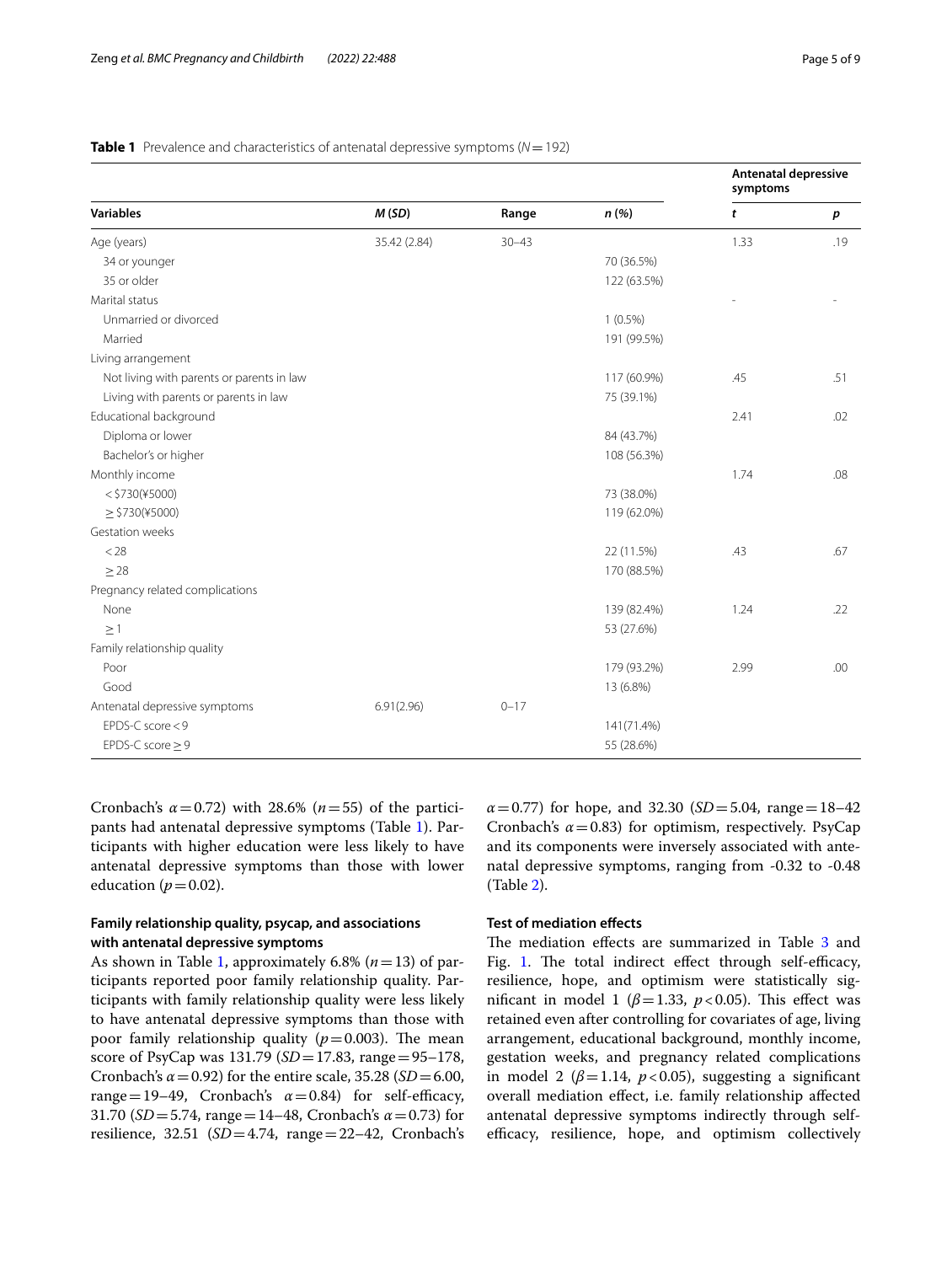|                                     | M      | SD    |             | $\overline{2}$ | 3         | 4           | 5         | 6           |
|-------------------------------------|--------|-------|-------------|----------------|-----------|-------------|-----------|-------------|
| 1. PsyC total scores                | 131.79 | 17.83 | $(a = .92)$ |                |           |             |           |             |
| 2. Self-efficacy                    | 35.28  | 6.00  | $.86*$      | $(a = .84)$    |           |             |           |             |
| 3. Resilience                       | 31.70  | 5.74  | $.77*$      | $.50*$         | $(a=.73)$ |             |           |             |
| 4. Hope                             | 32.51  | 4.74  | $.82*$      | $.65*$         | $.43*$    | $(a = .77)$ |           |             |
| 5. Optimism                         | 32.30  | 5.04  | $.88*$      | $.66*$         | $.57*$    | $.71*$      | $(a=.83)$ |             |
| 6. Antenatal depressive<br>symptoms | 6.91   | 2.96  | $-48*$      | $-39*$         | $-.47*$   | $-32*$      | $-41*$    | $(a = .72)$ |

<span id="page-5-0"></span>**Table 2** Means, standard deviations, correlation coefficients, and Cronbach *α* coefficients for mediators and outcome variables (*N*=192)

The Cronbach *α* coefcients are on the diagonal. \* *p*<.05

<span id="page-5-1"></span>**Table 3** Mediation effects of self efficacy, resilience, hope, and optimism in the relationship between family relationship quality and antenatal depressive symptoms

|                                                                         | Model 1             |             | Model 2    |               |
|-------------------------------------------------------------------------|---------------------|-------------|------------|---------------|
|                                                                         | ß                   | 95% CI      |            | 95% CI        |
| Indirect effect via self-efficacy $(a_1 * b_1)$                         | .34                 | $-29, 1.19$ | .22        | .36, 1.02     |
| Indirect effect via resilience (a <sub>2</sub> *b <sub>2</sub> )        | .73 <sup>′</sup>    | .17, 1.50   | $.61^*$    | .10, 1.48     |
| Indirect effect via hope (a <sub>3</sub> *b <sub>3</sub> )              | $-.00$              | $-42, 42$   | .02        | $-33, .49$    |
| Indirect effect via optimism $(a4*b4)$                                  | .26                 | $-11.93$    | .28        | $-0.01, 1.03$ |
| Total indirect effect $(a_1 * b_1 + a_2 * b_2 + a_3 * b_3 + a_4 * b_4)$ | $1.33$ <sup>*</sup> | .56.2.24    | 1.14       | .32, 1.94     |
| Total effect $(a_1 * b_1 + a_2 * b_2 + a_3 * b_3 + a_4 * b_4 + c')$     | $2.49*$             | .85, 4.13   | $2.30^{*}$ | .64, 3.97     |

Age, living arrangement, educational background, monthly income, gestation weeks, and pregnancy related complications were adjusted in Model 2. *CI* Confdence intervals. \* *p*<.05

(Table [3\)](#page-5-1). Controlling for the presence of other mediators in the model, resilience was the only signifcant mediator  $(\beta = 0.62, p < 0.05)$ , indicating resilience had the greatest impact on family relationship and antenatal depressive symptoms among Chinese women at an advanced maternal age. The direct effect of family relationship quality on antenatal depressive symptoms remained non-signifcant after controlling for all mediators  $(\beta = 1.17, p = 0.135)$ (Fig. [1\)](#page-2-0).

## **Discussion**

Advanced maternal age is an important public health concern in China. This is the first known study focusing on a better understanding of the PsyCap mechanisms on antenatal depressive symptoms in women with advanced maternal age. Nearly 28.6% of participants in the current study were afected by antenatal depressive symptoms. It appears that the prevalence rate of antenatal depressive symptoms in our study sample (30–43 years) was not higher than that in the general population of pregnant women (about 25%-28.5%) [\[39,](#page-8-27) [40](#page-8-28)]. Given signifcant stigma and underreporting of antenatal depressive symptoms in Chinese culture, we conjecture the prevalence rate of antenatal depressive symptoms might be even higher than the current fnding. In addition, previous studies report mixed results on the prevalence rate of antenatal depressive symptoms among diferent age groups. Some studies report higher rates of antenatal depressive symptoms in pregnant women with older age [\[5](#page-7-4), [41\]](#page-8-29) while others observed an opposite pattern that older age was associated with lower rates of antenatal depressive symptoms  $[42, 43]$  $[42, 43]$  $[42, 43]$  $[42, 43]$ . The discrepancy might be related to the characteristics of samples across diferent studies. We also found pregnant women with higher education were less likely to develop antenatal depressive symptoms while other factors including age, income, living arrangement, gestation weeks and pregnancy complications were not related to antenatal depressive symptoms. It suggests that more attention should be paid to the assessment and prevention of antenatal depressive symptoms among pregnant women with lower education at their prenatal care visits. Given a small number of the participants in our study, a larger population-based study is needed to estimate the prevalence rate of antenatal depressive symptoms in Chinese women with advanced maternal age.

Univariate analysis found family relationship quality is an important risk factor for antenatal depressive symptoms among women with advanced maternal age. This fnding is consistent with other studies [[44](#page-8-32), [45](#page-8-33)], although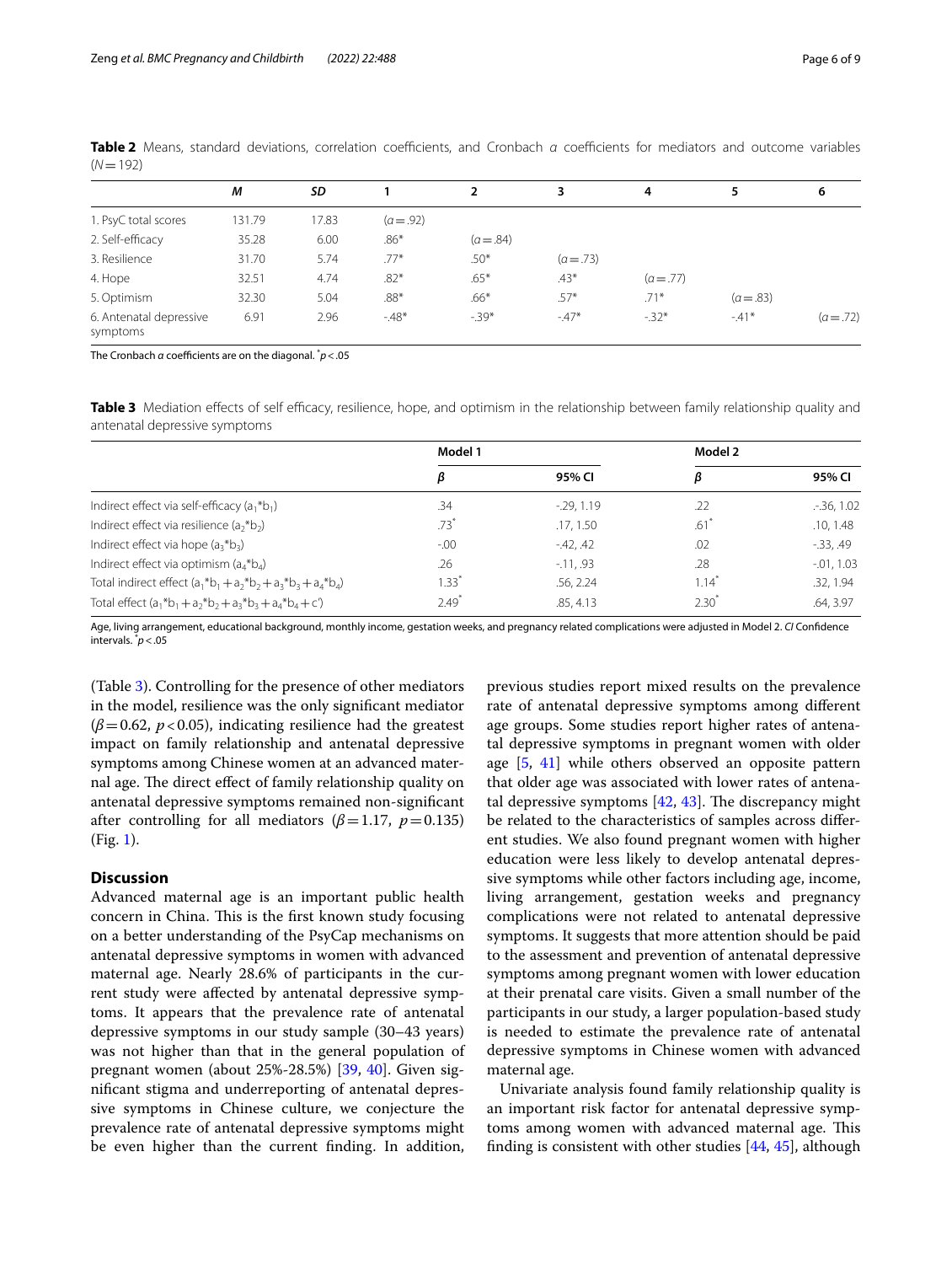undertaken in a general population of pregnant women. For example, Senturk et al. [[44](#page-8-32)] conducted a survey on 772 pregnant women of all ages (age range $=18-44$ ) in Turkey and found that poor family relationship quality was associated with a signifcant increase in antenatal depressive symptoms. Although these studies might not be completely comparable to our study due to variations in the study design, measurement, samples, and culture, we conjecture that pregnant women at advanced age and having poor family relationship quality might obtain insufficient emotional, practical and financial support from their families. This is based on the assumption that women at an older age might be better able to care for themselves than younger women whose family members might provide less support to them. In addition, strained and conficted family relationship might also contribute to increased vulnerability, unhappiness, loneliness, helplessness, uncertainty and fatigue  $[12, 46]$  $[12, 46]$  $[12, 46]$  $[12, 46]$ . The negative afect can further increase the risk for antenatal depressive symptoms. Family relationship quality, family support, and pregnancy experiences should be taken into account for preventing antenatal depressive symptoms in prenatal care for women at advanced maternal age.

More importantly, we found that family relationship quality may infuence antenatal depressive symptoms via PsyCap overall, and more specifcally via resilience. PsyCap is a metaconcept that combines various positive resources to represent psychological capacities, which are important in mitigating the impact of poor family relationship quality on antenatal depressive symptoms. This fnding supports our hypothesis and is consistent with PsyCap theory [\[47](#page-8-35)], indicating collective contributions of all components to mental health. Although PysCap as a whole is important, resilience is even more prominent in mitigating adverse outcome. Although existing evidence pertaining to family relationship quality, resilience, and antenatal depressive symptoms is lacking, studies on general topics of resilience suggest that resilience is associated with a variety of desired health outcomes. Li and colleagues [\[48](#page-8-36)] found a significant indirect effect of social support on geriatric depression through the resilience in Chinese Singaporean residents aged 65 years or older. Some studies indicate that resilience has a buffering efect between major stress and depression or psychological health status among patients [[49,](#page-8-37) [50](#page-8-38)]. In pregnant women, it has been found that resilience mediates the efect of adverse childhood experiences on the development of prenatal depression [[51\]](#page-8-39). All of these fndings indicate that resilience can help individuals to cope with negative life experiences and contribute uniquely to the desired health outcomes.

It has been proposed from previous study fndings that the four components of PsyCap need to be

utilized as a collective construct rather than in isolation [[47\]](#page-8-35). However, these components may contribute diferently to personal strengths. Researchers generally agree that resilience is related to positive psychological resource capacities including optimism, hope, and self-efficacy  $[52, 53]$  $[52, 53]$  $[52, 53]$  $[52, 53]$  $[52, 53]$ . Individuals with optimistic viewpoints, high self-efficacy, and hope are more likely to fnd solutions to problems, rather than ruminating on the problems and past mistakes or errors [[32\]](#page-8-20). However, this does not mean that the four factors are equally important in managing stress and preventing depression. Luthans and colleagues [[32](#page-8-20)] suggest that resilience is the key factor intervening in the pathway between self-efficacy, hope, and optimism, and health outcomes. In other words, these factors might not have an impact on outcomes without resilience. The possible explanation is that hope and optimism might only apply to situations involving identifable causes and prepared action plans. In contrast, resilience can go beyond situations with planning and preparation, but also apply to situations with changes and uncertainties  $[47]$  $[47]$ . These fndings suggest resilience might be a more robust mediator than other components and can help explain why resilience is the only signifcant mediator in the current study. Thus, psychological consultation and therapy initiatives such as resilience-enhancing training should be provided to pregnant women at advanced age who have risk of antenatal depression. In our study, we only addressed the collective and unique contributions of PsyCap to mental health. Future studies need to explore whether these components may interact with one another to infuence an individual's ability to cope with adversity.

## **Implications**

Findings from this study provide some practical implications. Firstly, health care providers need to be aware of the high prevalence of antenatal depressive symptoms in a population of Chinese women, and to establish an efective antenatal depressive symptoms assessment system to support early treatment. Secondly, it is important to assess pregnant women's perceptions of family relationship quality during their routine clinic visits. Health care providers should not only provide information about antenatal depressive symptoms to pregnant women but also to their family members. Finally, PsyCap collectively, and resilience specifcally, is an important intervention target for antenatal depressive symptoms. A synthesis of current evidence on resilience might provide insights into the future care of pregnant women and research studies that aim to strengthen pregnant women's resilience skills.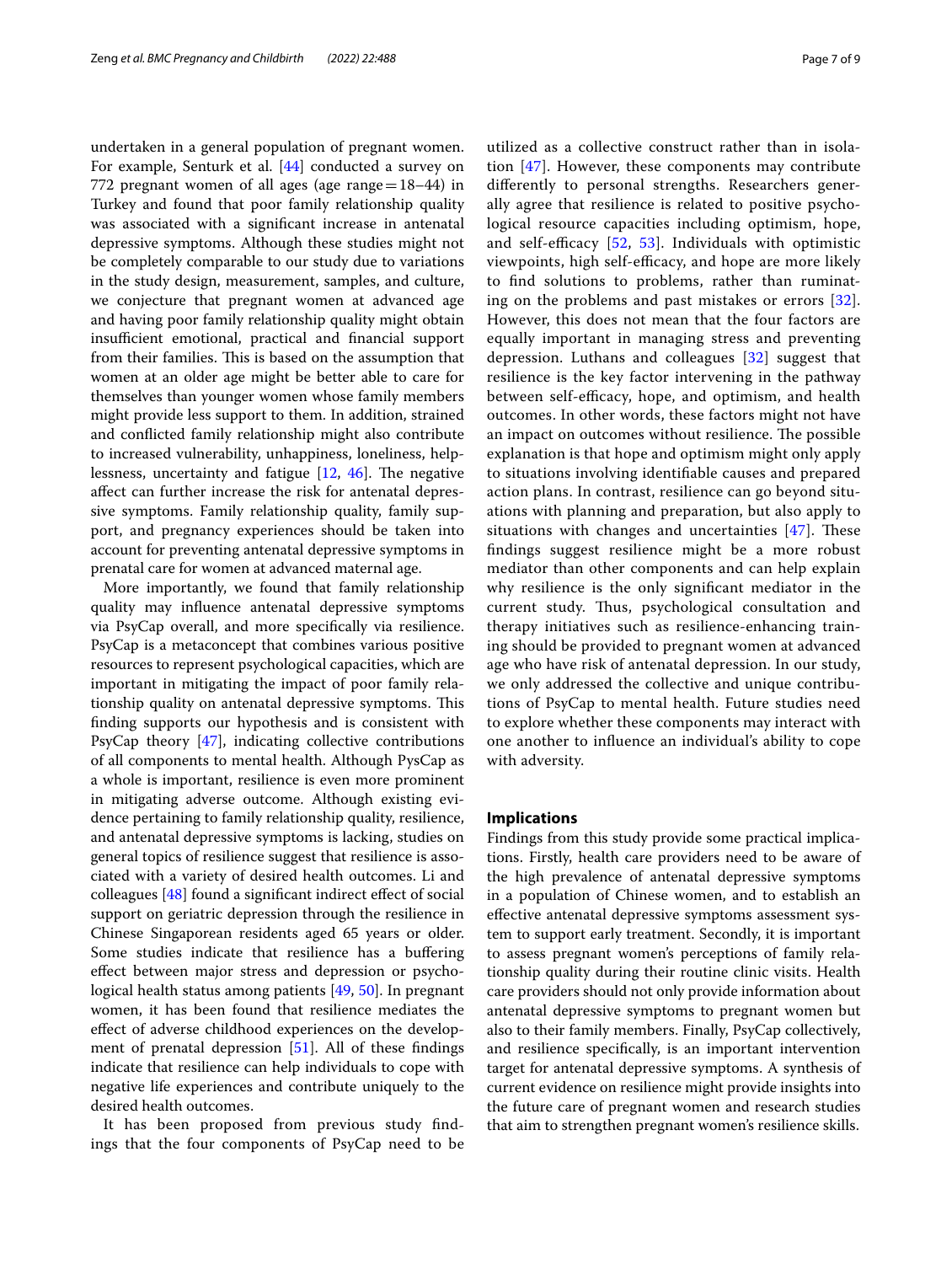### **Strengths and limitations**

Our study has several strengths. First, the sample size is enough for testing the mediation efect. Second, our study provides aids in understanding the underlying mechanisms in which family relationship quality can afect pregnant women's mental health and how Psy-Cap intervenes in this negative impact. This study also has several limitations. First, the participants were only recruited from one hospital. The representation of the sample was limited and some of the results may not be generalized to other populations. Second, a single-item measure of family relationship quality might lack suffcient psychometric properties, including reliability. Low reliability could attenuate relationships among variables, making it more challenging to fnd signifcant results. However, it is easy and quick to administer as a screening tool in clinical settings. In addition, although EPDS-C is widely used, the Cronbach's *α* in the current study was 0.72, which might further reduce the statistical power. Furthermore, self-reported family relationship quality is subjective and might be intertwined with depressive symptoms such that individuals who are depressed are more likely to report poor family relationship quality. We cannot rule out the possibilities of attributional bias and recall bias due to the nature of study design. Third, causality cannot be drawn from the cross-sectional design.

### **Conclusion**

In this study population of Chinese women with advanced age, more than one quarter of participants were afected by antenatal depressive symptoms. Psy-Cap as a whole, and specifcally for resilience, serves as an intervening factor to mitigate the impact of poor family relationship quality on antenatal depressive symptoms.

#### **Abbreviations**

EPDS-C: Chinese version of Edinburgh Postnatal Depression Scale; PsyCap: Positive psychological capital.

#### **Acknowledgements**

The authors would like to show great thanks to all research assistants for great help on data collection. The authors also would like to express deep appreciation to the effort and time devoted by pregnant women who were involved in this survey.

#### **Authors' contributions**

KZ involved in data analysis and interpretation, and manuscript writing. RY had important contribution to the study design, data collection, data interpretation as well as manuscript writing. YL made important revising on the manuscript. All authors have read and approved the manuscript.

#### **Funding**

This work was supported by Jiangsu Philosophy and Social Science Research Project (grant number 2020SJA0302), the National Natural Science Foundation of China (grant number 72004098) and Nanjing Medical University (grant number NMUR2020006, JX10631803). The fnancial sponsors had no role in study design, execution, analysis and interpretation of data or writing of the manuscript.

#### **Availability of data and materials**

The datasets analyzed in the current study are not publicly available due permission form the participants were not attained but are available from the corresponding author on reasonable request.

#### **Declarations**

#### **Ethics approval and consent to participate**

The study was conducted in accordance with the Declaration of Helsinki. It was reviewed and approved by the Institutional Review Board of Southern Medical University. Oral informed consent was approved by the ethics committee and was given by all participants.

#### **Consent for publication**

Not applicable.

#### **Competing interests**

The authors have no conficts of interest to disclose.

#### **Author details**

<sup>1</sup> School of Nursing, Southern Medical University, Baiyun District, Shatai South Road, Guangzhou No.1023-1063, Guangdong, China. <sup>2</sup>University of Texas at Austin School of Nursing, #3.446; 1710 Red River St, Austin, TX 78712, USA. 3 <sup>3</sup>School of Nursing, Nanjing Medical University, No.818, Tianyun Road, Jiangning District, Nanjing, Jiangsu, China.

## Received: 3 September 2021 Accepted: 3 June 2022 Published online: 14 June 2022

#### **References**

- <span id="page-7-0"></span>Eastwood J, Ogbo FA, Hendry A, Noble J, Page A. Early Years Research Group (EYRG). The impact of antenatal depression on perinatal outcomes in Australian women. PLoS One. 2017;12(1):e0169907.
- <span id="page-7-1"></span>2. Miller ES, Saade GR, Simhan HN, et al. Trajectories of antenatal depression and adverse pregnancy outcomes. Am J Obstet Gynecol. 2021;S0002–9378(21):00793–6.
- <span id="page-7-2"></span>3. Adeponle A, Groleau D, Kola L, Kirmayer LJ, Gureje O. Perinatal depression in Nigeria: perspectives of women, family caregivers and health care providers. Int J Ment Health Syst. 2017;11:27.
- <span id="page-7-3"></span>4. Schatz DB, Hsiao MC, Liu CY. Antenatal depression in East Asia: a review of the literature. Psychiatry Investig. 2012;9(2):111–8.
- <span id="page-7-4"></span>5. Ayele TA, Azale T, Alemu K, Abdissa Z, Mulat H, Fekadu A. Prevalence and associated Factors of antenatal depression among women attending antenatal care dervice at Gondar University Hospital, Northwest Ethiopia. PLoS ONE. 2016;11(5): e0155125.
- <span id="page-7-5"></span>6. Nilsen AB, Waldenström U, Hjelmstedt A, Rasmussen S, Schytt E. Characteristics of women who are pregnant with their frst baby at an advanced age. Acta Obstet Gynecol Scand. 2012;91(3):353–362x.
- <span id="page-7-6"></span>7. Cao J, Xu W, Liu Y, et al. Trends in maternal age and the relationship between advanced age and adverse pregnancy outcomes: a population-based register study in Wuhan China 2010–2017. Public Health. 2022;206:8–14.
- <span id="page-7-7"></span>8. Qin C, Mi C, Xia A, et al. A first look at the effects of long inter-pregnancy interval and advanced maternal age on perinatal outcomes: a retrospective cohort study. Birth. 2017;44(3):230–7.
- <span id="page-7-8"></span>9. Lampinen R, Vehviläinen-Julkunen K, Kankkunen P. A review of pregnancy in women over 35 years of age. Open Nurs J. 2009;3:33–8.
- <span id="page-7-9"></span>10. Lau Y, Yin L, Wang Y. Antenatal depressive symptomatology, family confict and social support among Chengdu Chinese women. Matern Child Health J. 2011;15(8):1416–26.
- <span id="page-7-10"></span>11. Zhang L, Yang X, Zhao J, et al. Prevalence of prenatal depression among pregnant women and the importance of resilience: A multi-site questionnaire-based survey in mainland China. Front Psychol. 2020;11:374.